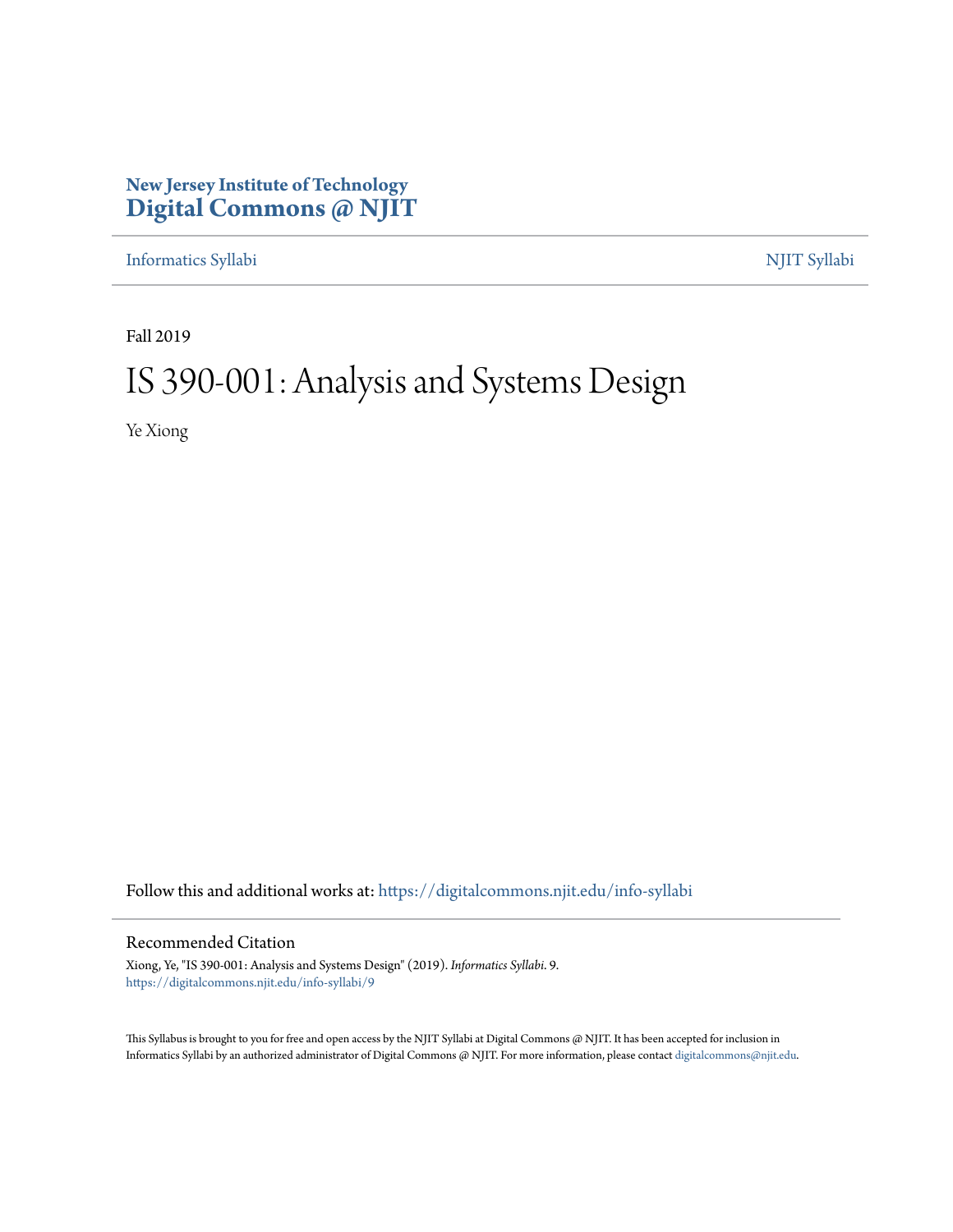

## **IS 390 System Analysis and Design Course Syllabus Fall 2019**

## **Part I. Course and Instructor Information**

| <b>Semester</b>     | Fall 2019                                                    |
|---------------------|--------------------------------------------------------------|
| Course              | IS 390-001 System Analysis and Design                        |
| Lecture             | M/W 8:30-9:55 am, KUPF 107                                   |
| <b>Instructor</b>   | Ye Xiong                                                     |
| <b>Email</b>        | yx98@njit.edu                                                |
| <b>Office</b>       | <b>GITC 5601</b>                                             |
| <b>Office Hours</b> | Monday 10-11:30 am, Wednesday 10-11:30 am, or by appointment |

## **Part II. Course Description**

#### **1. Course Introduction**

As the industry need for a robust IT infrastructure arises, companies realize the need for people who understand both the basics of information technology and the essence of the business domain, people who could communicate with both computer programmers and business managers, people who serve as the "bridge" between the IS department and other business function units. These people are called system analysts or business analysts.

The purpose of this class is to prepare you to become such people by giving you a thorough understanding of different types of information systems as well as business processes that they support. In this class, systems analysis and design methods that facilitate an object oriented approach to the modeling of the data and applications supporting these processes will be introduced and practiced. This course lays out a solid foundation for more advanced technical courses such as database management or networking by offering you a systematic methodology that should be followed when managing the development of any information systems.

#### **2. Course Objectives**

When you complete this course you will have the ability to:

- Be familiar with different types of System Development Life Cycle (SDLC) models
- Know how to choose appropriate SDLC models based on the nature of system development projects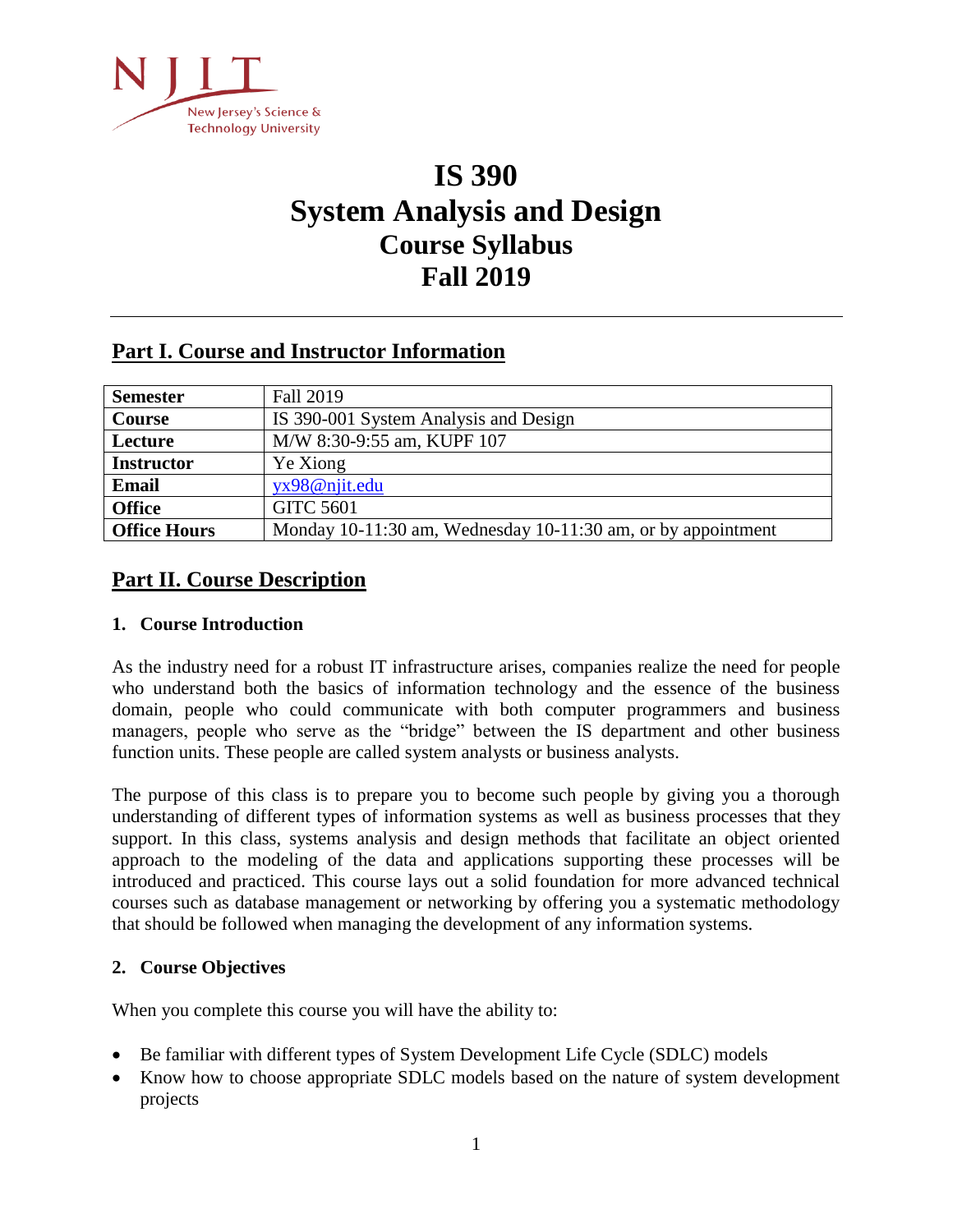

- Effectively use UML diagrams and process models for system analysis phase
- Be able to use Rational Modeler to develop UML models
- Master the designing skill for interface, database and program design frequently used in business information systems
- Participate as an analyst/team member on a systems development team working with a real world organization
- Effectively utilize appropriate data gathering tools and techniques associated with the collection of system user requirements, constraints and expectations
- Describe, structure and plan an information systems development project's activities using basic Project Management techniques and tools
- Perform basic feasibility study activities associated with systems proposals
- Understand the basics of object-oriented system analysis and design methods

#### **3. Prerequisite Courses or Knowledge**

- 1) Course Prerequisites: CS 103, CS 113, CS 115, IS 218 or IT 202
- 2) Basic understanding of modern trends in business and information analysis, information technology, data modeling, object-oriented principles and agility

#### **4. Course Materials**

#### 1) Lecture Slides

Lecture slides are the basic course materials for this course. All lecture slides, readings, assignments and other information are made available via Canvas (https://njit.instructure.com/).

#### 2) Textbook

There is NO required textbook for this class, but the following book is highly recommended as a reference.

#### *Systems Analysis and Design with UML*

By Alan Dennis, Barbara Haley Wixom and David P. Tegarden Publisher: John Wiley & Sons Inc.; 4th International Student Edition. ISBN-10: 1118092368 ISBN-13: 978-1118092361

#### **5. Course Activities**

#### 1) Team Project Execution and Deliverables:

One of the biggest difficulties for many students in this class is their lack of real world system development experiences. Imagine trying to learn how to drive through a series of lectures without ever touching a car. That is why the team project is extremely important for your learning in this class. The team project should be based on a real life business situation where the team is engaged in a significant portion of a systems project. You will work together as a project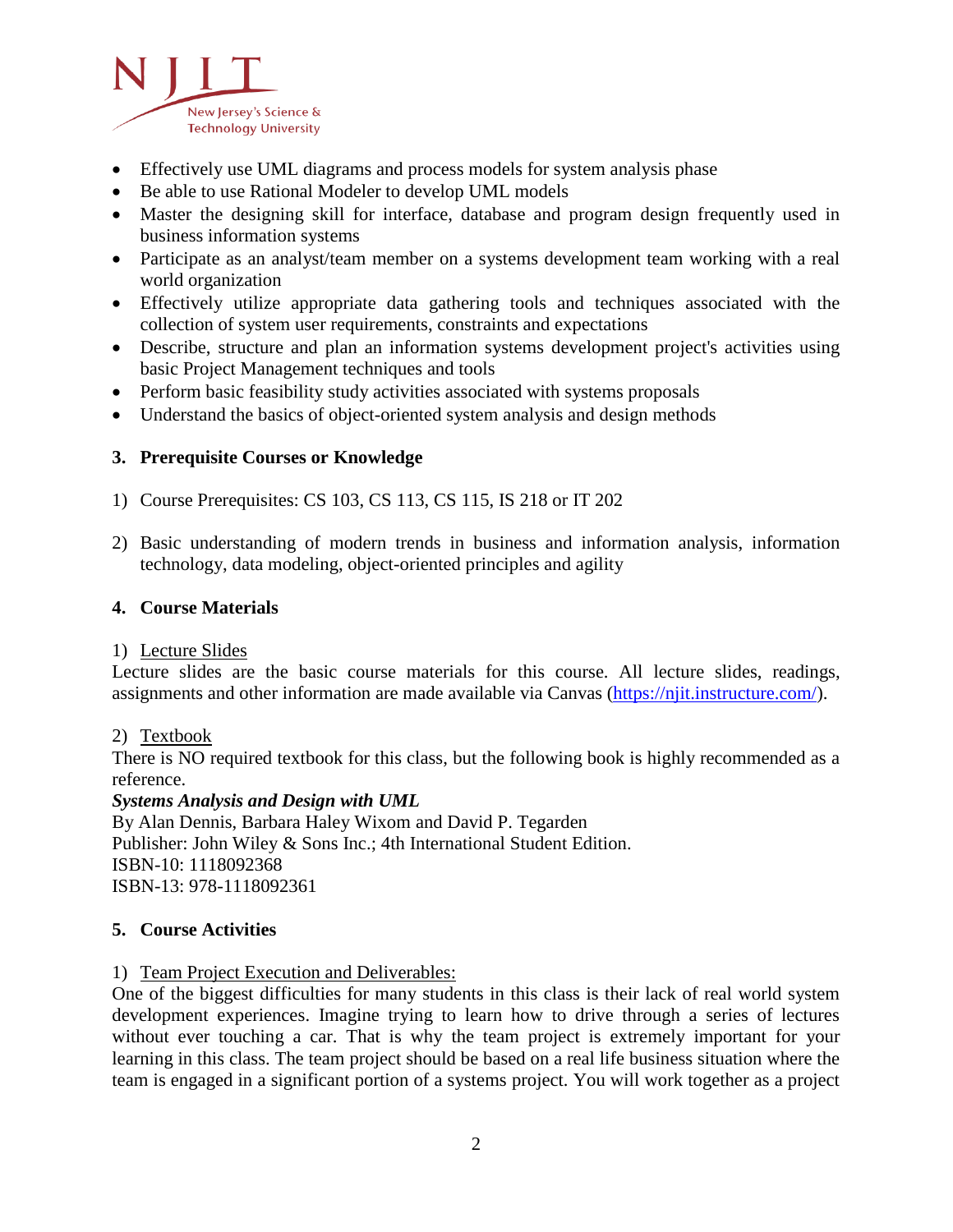

team. Your team will be responsible for preparing key project deliverables, including but not limited to:

| <b>Project Milestone</b> | <b>Project Deliverables</b>                        |  |  |
|--------------------------|----------------------------------------------------|--|--|
| Milestone 1              | Project Initiation<br>$\bullet$                    |  |  |
| Milestone 2              | Project Management: Gantt Chart                    |  |  |
|                          | Requirements Analysis: Interviews                  |  |  |
|                          | Requirements Analysis: Use Cases                   |  |  |
| Milestone 3              | System Analysis: More Use Cases<br>٠               |  |  |
|                          | System Analysis: Class Model                       |  |  |
|                          | System Analysis: Sequence & Collaboration Diagrams |  |  |
| Milestone 4              | System Design: Database Design                     |  |  |
|                          | System Design: Interface Design                    |  |  |
|                          | System Design: Program Design                      |  |  |
|                          | System Design: Cost & Benefit Analysis             |  |  |
|                          | Final Report that incorporates all of the above    |  |  |

It is extremely important that you do not miss any of the milestones above. Failure to deliver on time will result in a 0 grade for your milestone. Do not worry if you have no clue about the above milestones. I will highlight the knowledge points that will be applied in your projects in my lectures, and explain how you could use them effectively in the real world setting - so it is extremely important that you come to class. At the end of the semester, we will have one or two presentation sessions where all teams present their work.

#### 2) Assignments:

You will be given five individual assignments throughout the semester. Details of the assignments will be posted on Canvas.

#### 3) Final Exam:

You will be given the final exam at the end of the semester to evaluate your commandment of the course materials and its application to solving practical problems. Details of the final exam will be posted on Canvas.

#### 4) Class Participation:

You may have noticed that in-class performance is worth 10% of your total grade. Here is how I measure it: In each class, I will give out several questions for you to think about. I will then randomly pick two or three of you to answer these questions (and to challenge me with follow-up questions, if you have any). In addition to attendance, your performance in answering these questions throughout the semester will be the basis on which I grade your in-class performances. Some questions will be group-based, in which case the whole group will be evaluated based on your answers.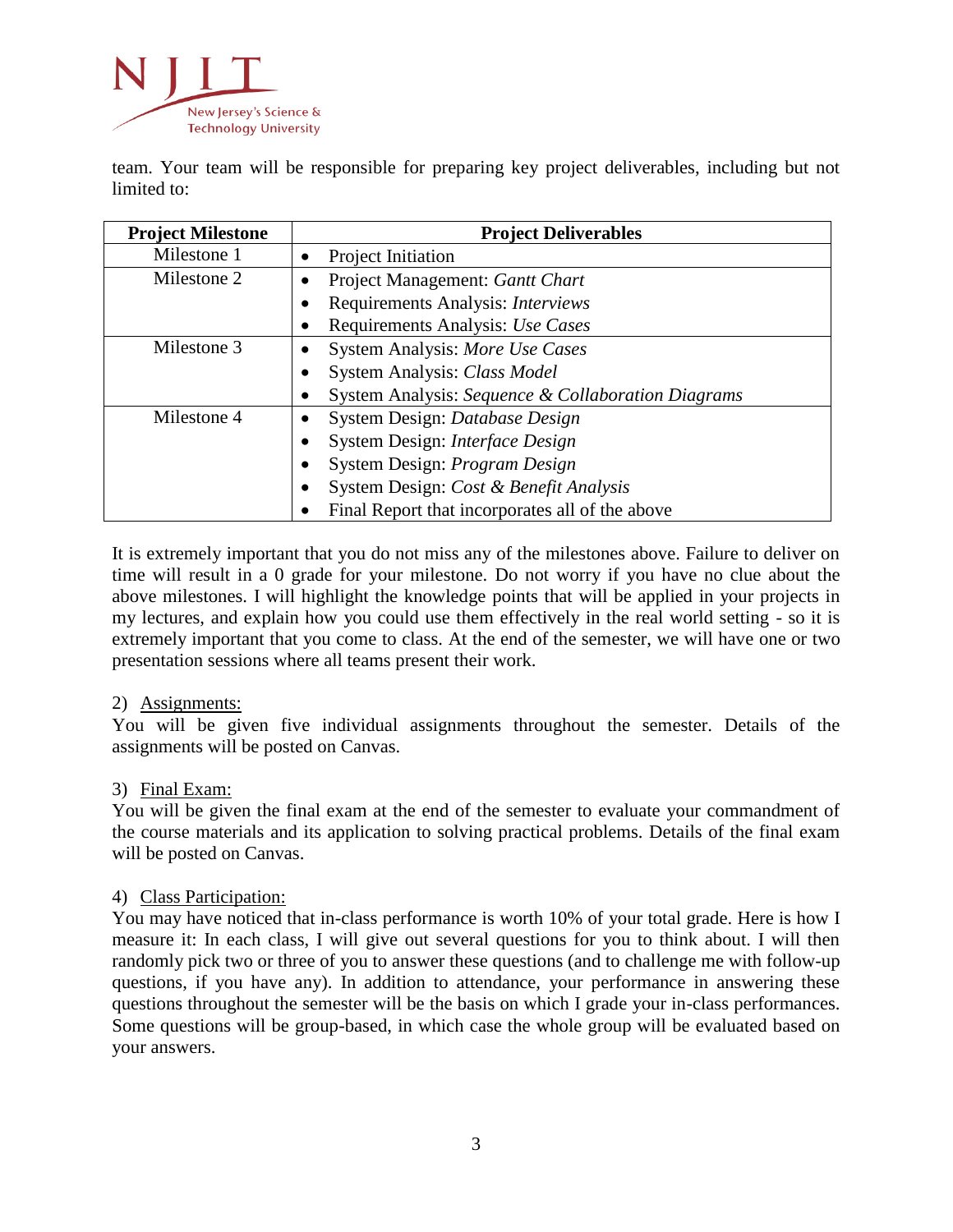

## **Part III. Grading**

#### **1. Assignment Weighting**

| Category           | <b>Description</b>                   | <b>Points</b> |
|--------------------|--------------------------------------|---------------|
| Assignments: 25%   | Assignment 1                         | 5             |
|                    | Assignment 2                         | 5             |
|                    | Assignment 3                         | 5             |
|                    | Assignment 4                         | 5             |
|                    | Assignment 5                         | 5             |
| Team Project: 35%  | Project Milestone 1                  | 5             |
|                    | Project Milestone 2                  | 7             |
|                    | Project Milestone 3                  | 8             |
|                    | Project Milestone 4                  | 10            |
|                    | <b>Team Presentations</b>            | 5             |
| Final Exam: 30%    | Comprehensive Final Exam             | 30            |
| Participation: 10% | In-class Discussion, Exercises, etc. | 10            |
|                    | <b>100 Points</b>                    |               |

\*Late Assignment Policy:

Late assignment submissions will be accepted for partial credit, with every day late accruing a 5% penalty unless prior arrangements have been made.

#### **2. Letter Grade**

Letter grades will be assigned approximately as follows (the grades may be curved):

| <b>Points</b> | <b>Letter Grade</b>         | <b>Significance</b> |
|---------------|-----------------------------|---------------------|
| 90% and above | A                           | Superior            |
| 85% to 89%    | $_{\rm B+}$                 | Excellent           |
| 80% to 84%    | B                           | Very Good           |
| 75% to 79%    | $C_{\pm}$                   | Good                |
| 70% to 74%    | $\mathcal{C}_{\mathcal{C}}$ | Acceptable          |
| 60% to 69%    |                             | Minimum             |
| Below 60%     |                             | Inadequate          |

## **Part IV. Academic Integrity Policy**

All students are expected to pursue the highest standards of academic honesty. Plagiarism or cheating on an assignment or examination can lead to an E on the assignment or examination, an E in the course, and other disciplinary action. Plagiarism or academic dishonesty will not be tolerated. "Plagiarism" means the intentional unacknowledged use or incorporation of any other person's work in, or as a basis for, one's own work offered for academic consideration or credit for public presentation. Plagiarism includes, but is not limited to, representing as one's own,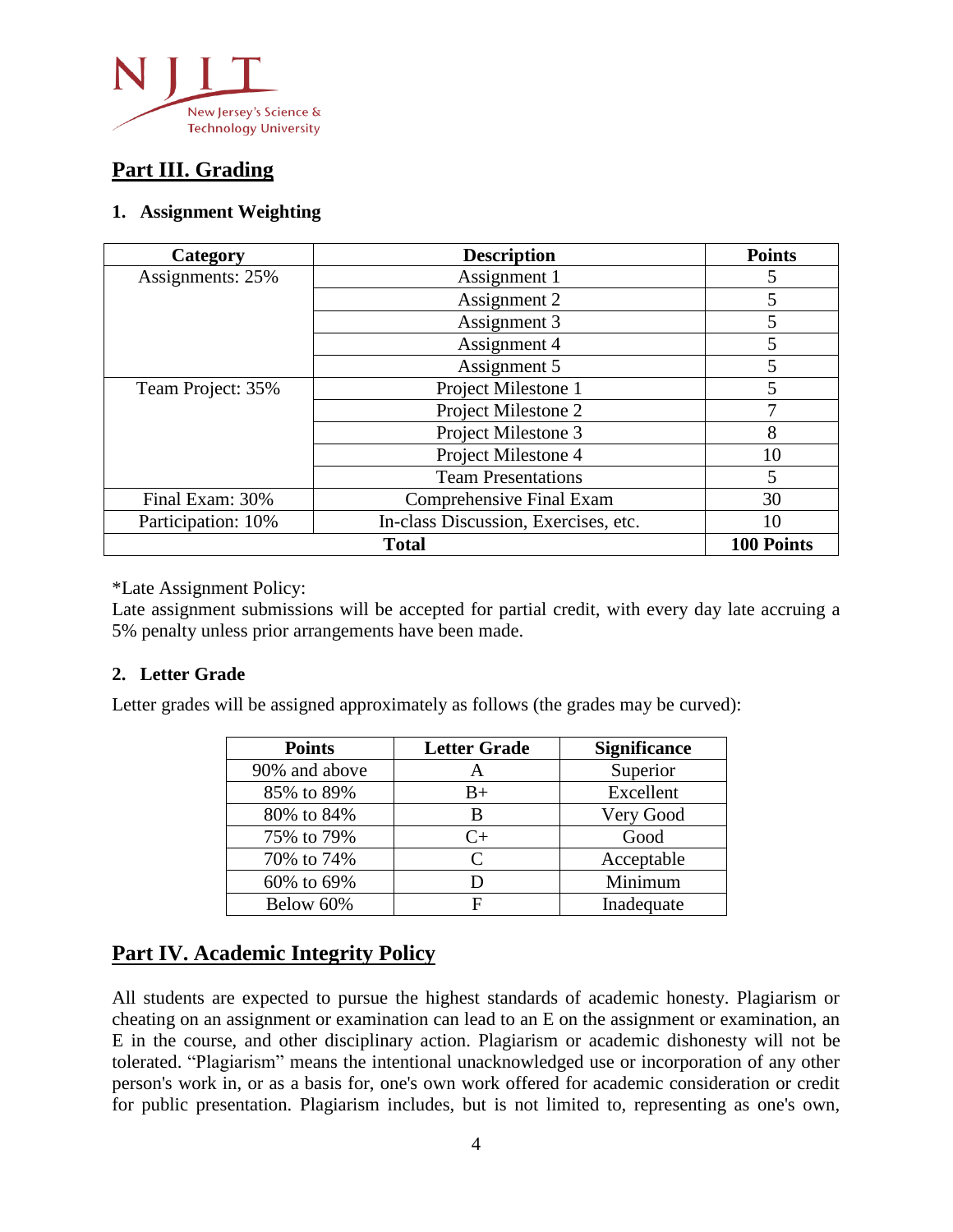

without attribution, any individual's words, phrasing, ideas, sequence of ideas, information or any other mode or content of expression. All work submitted for this class should be original; that is, it should be your own. Also, do not turn in work that you have turned in for other classes. The NJIT Honor Code (https://www.njit.edu/policies/sites/policies/files/academic-integritycode.pdf) will be upheld, and any violations will be brought to the immediate attention of the Dean of Students.

## **Part V. Course Schedule**

| <b>Schedule</b>         |                             |                                                                                                                   | <b>Deliverables</b> |                                                 |
|-------------------------|-----------------------------|-------------------------------------------------------------------------------------------------------------------|---------------------|-------------------------------------------------|
| Week                    | <b>Date</b>                 | Lecture                                                                                                           | <b>Assignment</b>   | Project                                         |
| $\mathbf{1}$            | Sept 4,<br>Sept 9           | Foundations:<br>• Introduction<br>• Four Dimensions of System<br>Analysis and Design I                            |                     |                                                 |
| $\overline{2}$          | Sept 11,<br>Sept 16         | Foundations:<br>• Four Dimensions of System<br>Analysis and Design II<br>· System Development Lifecycle<br>(SDLC) | <b>Assignment 1</b> | <b>Milestone 1</b><br><b>Project Initiation</b> |
| $\overline{\mathbf{3}}$ | Sept 18,<br>Sept 23         | <b>System Planning</b><br>• Project Initiation<br>• System Development<br>Methodologies                           |                     |                                                 |
| $\overline{\mathbf{4}}$ | Sept 25,<br>Sept 30         | <b>System Planning</b><br>• Requirements Determination I<br>• Requirements Determination II                       | <b>Assignment 2</b> |                                                 |
| 5                       | Oct 2,<br>Oct 7             | <b>System Planning</b><br>• Project Management I<br>• Project Management II                                       |                     | <b>Milestone 2</b>                              |
| 6                       | Oct $9$ ,<br>Oct 14         | <b>System Analysis</b><br>• Use Case Modeling I<br>• Use Case Modeling II                                         |                     | <b>System Planning</b>                          |
| $\overline{7}$          | Oct 16,<br>Oct 21           | <b>System Analysis</b><br>• Use Case Modeling III<br>• Business Process Modeling                                  | <b>Assignment 3</b> |                                                 |
| 8                       | Oct 23,<br>Oct 28           | <b>System Analysis</b><br>• Class Modeling I<br>• Class Modeling II                                               |                     |                                                 |
| 9                       | Oct 30,<br>Nov <sub>4</sub> | <b>System Analysis</b><br>• Class Modeling III                                                                    | <b>Assignment 4</b> |                                                 |
| 10                      | Nov $6$ ,                   | <b>System Analysis</b>                                                                                            |                     | <b>Milestone 3</b>                              |